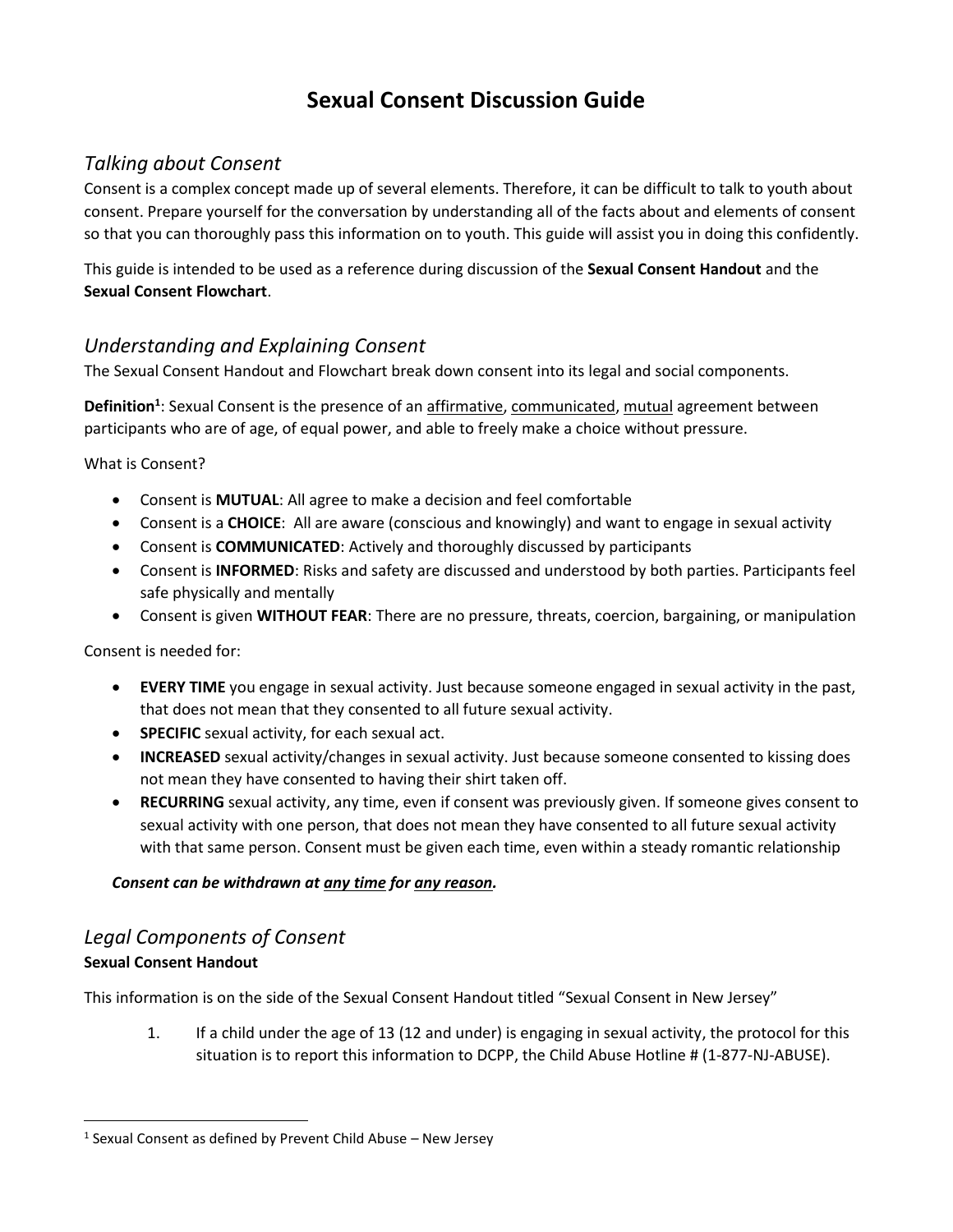Everyone in NJ is a mandatory reporter. This protocol stands up until the day before the child's 13<sup>th</sup> birthday.

- 2. According to the Statutory Rape law, anyone between 13 years old and 15 years old (a day before their  $16<sup>th</sup>$  birthday) cannot consent to engage in sexual activity with anyone who is more than 4 years older than them. This is determined by the exact date of birth of both parties. This means:
	- $\circ$  The "13-15 years old" standard is applicable up until the day before one's 16<sup>th</sup> birthday.

Even if one party is 4 years and 1 day older than the other, sexual contact would still be considered Statutory Rape. Here are some scenarios to give as an example:

- o *Youth, age 13, is dating someone who is 17. Is this a legal concern?* 
	- Yes, this is something to look into. Even though the youth are seemingly within 4 years, they may have birthdays in which they are actually older than 4 years. If the date is 3/1/2019, a Youth age 13 whose birthday is 3/1/2006, and a 17 year old whose birthday is 2/29/2002. This person is 4 years and a day older which constitutes for Statuary Rape even if this person is also a minor.
- o *Youth age 15 is dating an 18-year-old.*
	- This is legal. The younger person is within the 13-15 range, and by law, the other party must be within 4 years older. Therefore, even though the 18 year-old is considered an adult, they are still only 3 years apart and sexual contact is legal.

*A 16-year-old can consent to have sex with a person of any age as long as the following exceptions are not present.*

- 3. Commercial Sex. Those under the age of 18 who are involved in commercial sex (sex in exchange for anything of value: money, clothes, etc.) are considered **victims of sex trafficking**, even if they claim to have consented. Youth do not require a trafficker in order to be considered a victim, nor do they need to prove force, fraud, or coercion. The person exchanging something of value for sexual acts from a youth (the buyer) can automatically be criminally liable.
- 4. Someone of Authority. Those under the age of 18 cannot legally consent to anyone who has authority over them. Examples of those with authority include: family members (certain specifications are in the law), those in supervisory roles, coaches, teachers, religious leaders, group home staff, babysitters, etc.
- 5. Consent cannot be given at any age when one of the parties is incapacitated due to drugs or alcohol, unconscious or sleeping, has a lack of understanding due to a disability, or has a disability AND engaging with an authority figure/governmental caregiver, or if someone has been physically forced or coerced. Here are some potential points to go over:
	- o **Drugs and alcohol**: Levels of impairment can be subjective. Talk with your youth about at what point someone is too impaired to give consent. A good point of reference might be "At what point do you start to feel different than normal?" It is on the actor in this case whether they "know" or "should have known" that this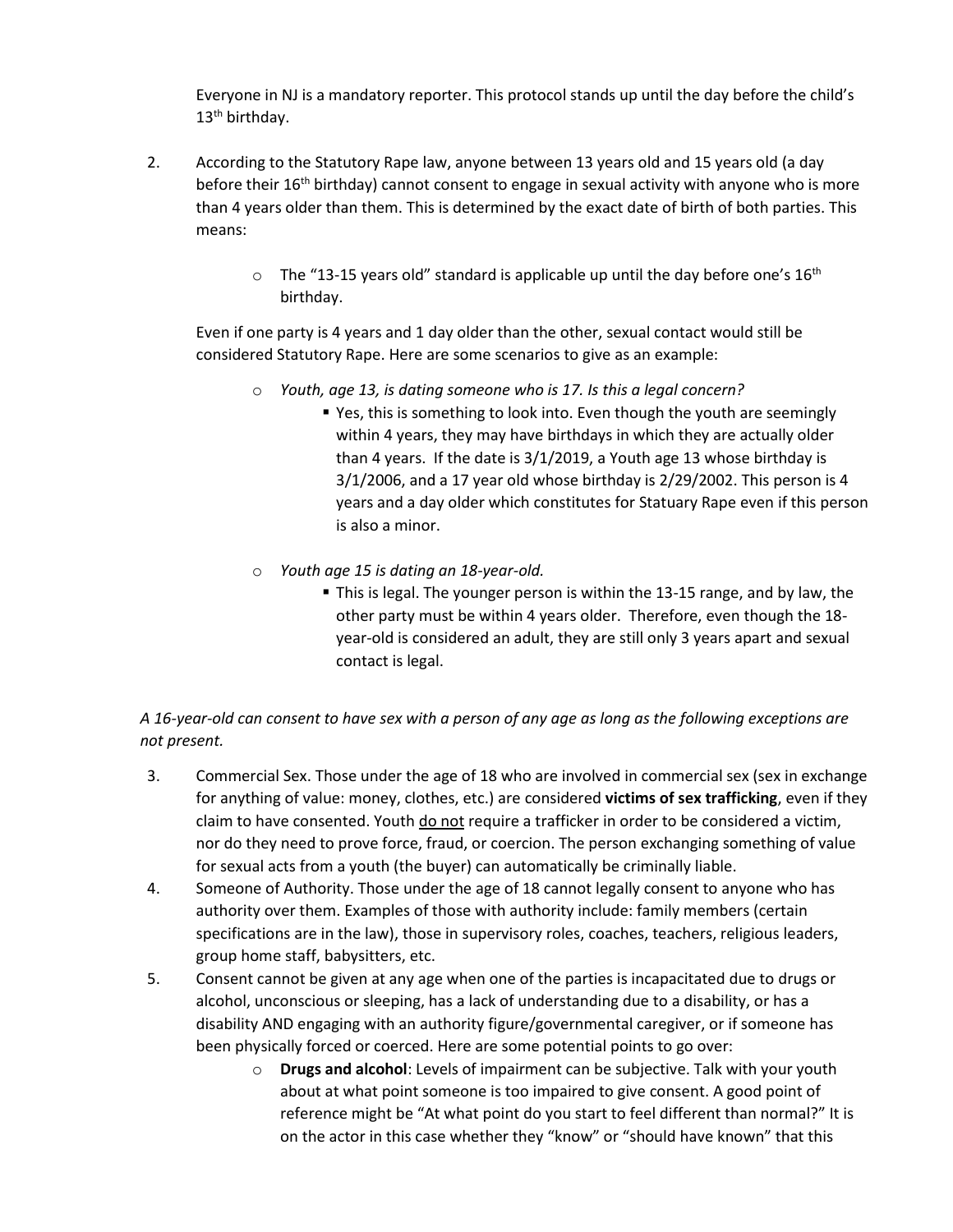person was impaired enough not to be able to consent. Encourage youth to be aware of this.

- o **Unconscious or sleeping**: This applies even if one of the parties was awake when the sexual contact began and then fell asleep at some point during.
- o **Lack of understanding due to a disability**: Being disabled does not mean someone cannot have a sexual relationship. However, if a disabled person does not have the ability to understand sexual consent as a result of their disability – and the other person knows or should have known this – this situation would be considered to have lacked consent.
- o **Physically forced or coerced**: Review force and coercion with the youth. Explain to them that being threatened into having sex is not consent. Being convinced or guilted into having sex is not consent. Having sex out of fear is not consent. It would be helpful to offer some hypothetical examples of this.

Definitions of Sexual Violence and Sexual Assault

- The Sexual Consent Handout provides the definitions of Sexual Violence and Sexual Assault. Explain the differences between the two and address any questions.
- Sexual Violence Hotline: Explain to youth that they can use this hotline if they feel like they have been the victims of sexual violence or sexual assault.
- **CONSENT IS MORE THAN LEGALITIES** 
	- $\circ$  Consent is much more than legal considerations and much more than gauging someone else's comfort. It is also about self-reflection and gauging your own comfort level.
		- Why am I deciding to have sex? Do I want to and feel ready, or is there some reason why I feel like I should (I should have sex by 16, I should have sex to keep my boyfriend, I should have sex because my friends are, etc.)?
		- Is this the right time? The right person? Do I trust this person? Do I feel safe?
		- Am I aware of risk? Is my partner aware of risk? Are we protecting each other's health?
		- Just because I'm 13, my partner is 16, and I can legally consent, does not mean I should necessarily engage in sexual behavior with this person.

#### **Sexual Consent Flowchart**

One side of the Sexual Consent Flowchart is designed to guide the youth in the process of determining whether sexual consent can legally be obtained given a specific scenario. Use the information above to expand on the flowchart steps.

The **stop signs** indicate a point at which consent cannot be obtained. This means that the scenario being observed cannot legally result in any kind of sexual activity. NOTE: Exploring legalities is not the only determining factor for engaging in sexual contact with another person. We must also explore and discuss the social component of sexual consent.

# *Social Components of Sexual Consent* **Sexual Consent Handout**

This information is on the side of the Sexual Consent Handout titled "Steps of Consent."

### **STEP 1: Direct Communication:**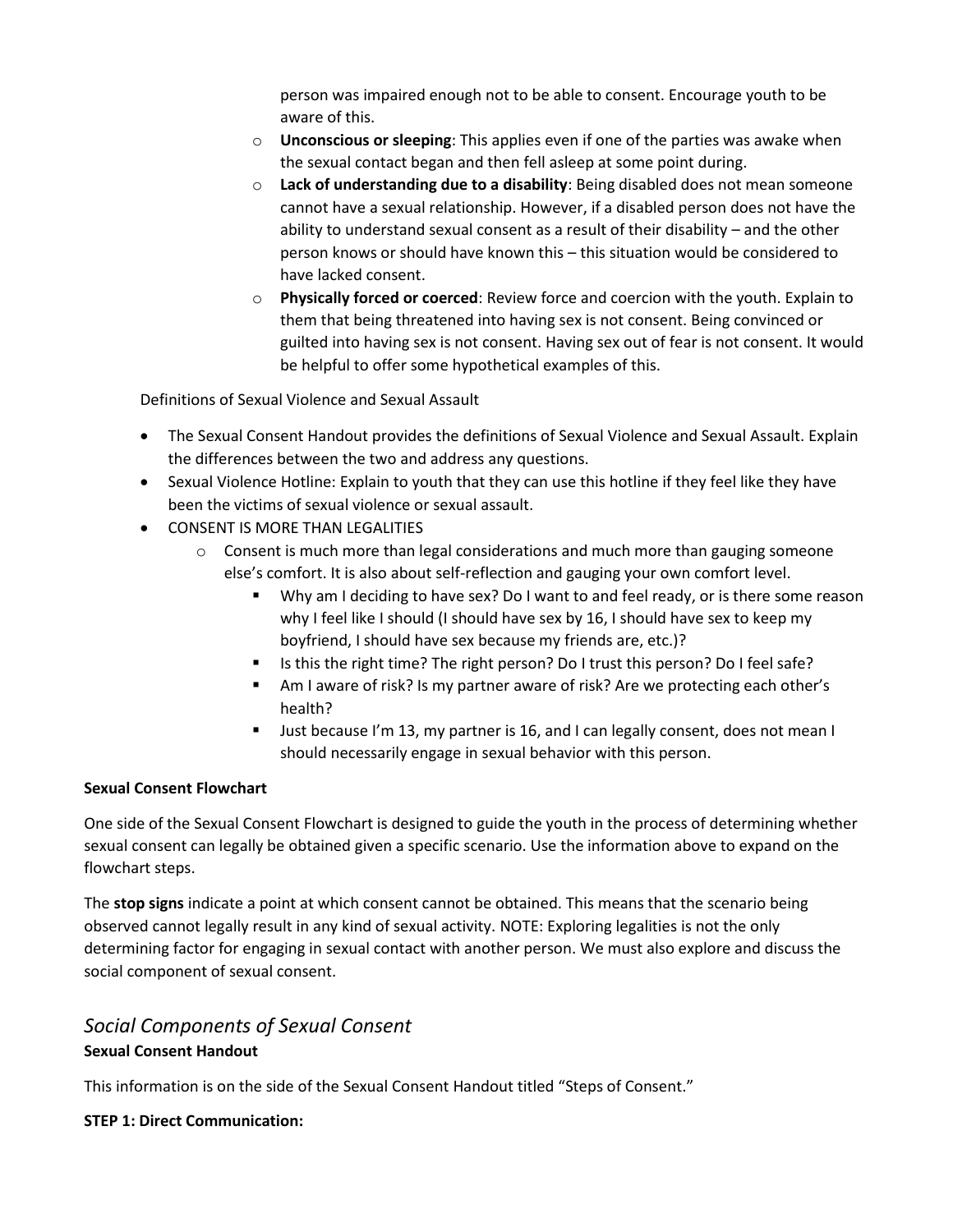- Direct, verbal communication is the best way to know whether someone else is comfortable. The handout provides some examples of how to give consent and how to obtain consent. Encourage youth to role play or ask them if there are any other ways to verbally communicate about consent that are not listed.
	- $\circ$  It is likely that some of the youth will have questions about nonverbal consent and body language. Explore this topic with the youth if it comes up. Talk about the ways in which body language can be misunderstood.

### **STEP 2: Listen to the response.**

- Listening to the other person when talking about consent is key to effective two-way communication. The handout lists some examples of what someone might say when they are giving consent and some examples of what someone might say if they are not giving consent or if they are unsure about giving consent
	- o NOTE: Uncertainty means NO CONSENT.

#### **STEP 3: Respect one another's boundaries or comfort levels.**

• The youth should understand that if they are discussing consent with somebody, and that person seems unsure or says they don't want to, they should not attempt to convince or persuade them. The respectful response in this scenario is "It's okay if you're unsure. We don't have to do anything right now. If/when you do feel comfortable talking about this again, I'm open to it."

#### **STEP 4: Check in by communicating before and during any types of sexual activity, every time.**

 Everyone has the right to say no or that they do not want to continue. Respecting and asking about the other person's limits at all times is required to engaging in healthy sexual activity.

#### **Sexual Consent Flowchart**

One side of this flowchart is meant to guide the youth through the process of determining whether or not they are ready to engage in sexual activity and whether this would be a healthy interaction.

Youth are often under the impression that the legalities behind sexual consent are the only thing to be considered when deciding to have sex. It is important to also give them the tools they need to self-reflect on whether engaging in sexual activity is actually something they are ready for.

The steps in this portion of the flowchart include self-reflective questions as well as questions that instruct the youth to reflect on the dynamic between themselves and the other person. This may require an expansion to one of more conversations about the following:

- what it means to trust someone else
- what safety looks like
- what pressures they may be experiencing
- the risks involved in engaging in sexual activity
- communicating about consent (You can also use the guidelines above for the portions that refer to healthy communication.)